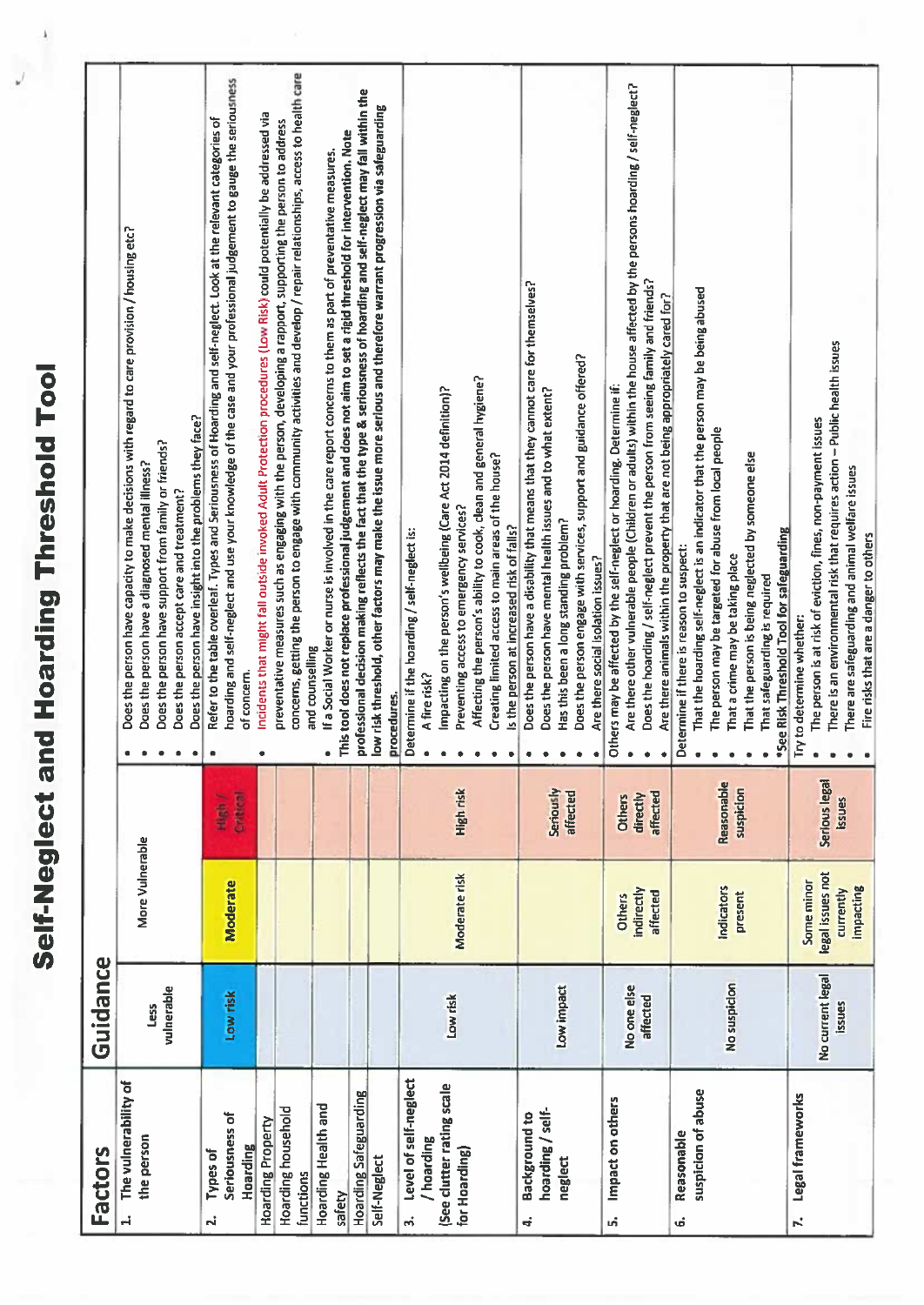| The examples below are likely to indicate the need for a referral for formal procedures. If there is any immediate danger of a<br>crime or abuse to an individual evident, call 999 straight away and make a safeguarding referral. Please see Self Neglect                                                                 | Critical<br>á        | Evidence of structural damage or outstanding repairs including damp<br>Evidence may be seen of extreme clutter outside the property<br>Evidence may be seen of extreme clutter seen at windows<br>Limited access to the property due to extreme clutter<br>Services not connected or not functioning properly<br>Garden not accessible and extensively overgrown<br>Smoke alarms not fitted or not functioning<br>Evidence of indoor items stored outside<br>Property lacks ventilation due to clutter<br>Interior doors missing or blocked open<br>٠ | Room(s) scores 7 - 9 on the clutter image scale and not used for intended purpose<br>Clutter is obstructing the living spaces and is preventing the use of the rooms for<br>Property is not maintained within terms of lease or tenancy agreement where<br>Household appliances are not functioning or inaccessible and no safe cooking<br>applicable and is at risk of notice being served by Environmental Health<br>Broken household items not discarded e.g. broken glass or plates<br>Beds inaccessible or unusable due to clutter or infestation<br>Entrances, hallways and stairs blocked or difficult to pass<br>Evidence of outdoor clutter being stored indoors.<br>No evidence of housekeeping being undertaken<br>Toilets, sinks not functioning or not in use<br>Resident at risk due to living environment<br>Concern for declining mental health<br>Resident is using candles<br>their intended purpose<br>environment<br>$\bullet$<br>٠<br>$\bullet$<br>۰<br>۰ | inappropriate use of electrical extension cords or evidence of unqualified work to<br>Heavy insect infestation (bed bugs, lice, fleas, cockroaches, ants, silverfish, etc.)<br>Pungent odour can be smelt inside the property and possibly from outside<br>Evidence may be seen of unclean, unused and or buried plates & dishes.<br>Excessive odour in the property, may also be evident from the outside<br>Broken household items not discarded e.g. broken glass or plates<br>Inappropriate quantities or storage of medication.<br>Human urine and or excrement may be present<br>Concern with the integrity of the electrics<br>Concern for declining mental health<br>Rotting food may be present<br>Visible rodent infestation<br>the electrics.<br>٠<br>$\bullet$<br>۰<br>٠<br>$\bullet$ | Hoarding on clutter scale 7-9 constitutes a Safeguarding Alert.<br>Please note all additional concerns for householders<br>$\bullet$                                                                                                                                                                 |
|-----------------------------------------------------------------------------------------------------------------------------------------------------------------------------------------------------------------------------------------------------------------------------------------------------------------------------|----------------------|-------------------------------------------------------------------------------------------------------------------------------------------------------------------------------------------------------------------------------------------------------------------------------------------------------------------------------------------------------------------------------------------------------------------------------------------------------------------------------------------------------------------------------------------------------|--------------------------------------------------------------------------------------------------------------------------------------------------------------------------------------------------------------------------------------------------------------------------------------------------------------------------------------------------------------------------------------------------------------------------------------------------------------------------------------------------------------------------------------------------------------------------------------------------------------------------------------------------------------------------------------------------------------------------------------------------------------------------------------------------------------------------------------------------------------------------------------------------------------------------------------------------------------------------------|---------------------------------------------------------------------------------------------------------------------------------------------------------------------------------------------------------------------------------------------------------------------------------------------------------------------------------------------------------------------------------------------------------------------------------------------------------------------------------------------------------------------------------------------------------------------------------------------------------------------------------------------------------------------------------------------------------------------------------------------------------------------------------------------------|------------------------------------------------------------------------------------------------------------------------------------------------------------------------------------------------------------------------------------------------------------------------------------------------------|
| Hoarding journey to determine intervention process.                                                                                                                                                                                                                                                                         | <b>Moderate</b>      | Evidence of light structural damage including damp<br>Smoke alarms are not installed or not functioning<br>is not accessible due to clutter, or is not<br>Concern that services are not well maintained<br>Only one of the services is not fully functional<br>Evidence of indoor items stored outside<br>doors missing or blocked open<br>Only major exit is blocked<br>maintained<br>Garden<br>Interior<br>$\bullet$                                                                                                                                | Some household appliances are not functioning properly<br>is causing congestion in the living spaces and is<br>Clutter is causing congestion between the rooms and<br>impacting on the use of the rooms for their intended<br>and there may be additional units in unusual places.<br>Inconsistent levels of housekeeping throughout the<br>Property is not maintained within terms of lease or<br>Room(s) score between 4-5 on the clutter scale<br>Evidence of outdoor items being stored inside<br>tenancy agreement where applicable.<br>entrances.<br>purpose<br>propert<br>Clutter<br>$\bullet$<br>$\bullet$<br>$\bullet$<br>$\bullet$<br>۰<br>٠<br>$\bullet$                                                                                                                                                                                                                                                                                                            | Light insect infestation (bed bugs, lice, fleas, cockroaches,<br>Latex Gloves, boots or needle stick safe shoes, face mask,<br>Resident trying to manage personal care but struggling<br>Resident is not maintaining safe cooking environment<br>Some concern with the quantity of medication, or its<br>and bathroom are not kept clean<br>Personal Protective Equipment required.<br>Offensive odour in the property<br>hand sanitizer, insect repellent<br>No concerning use of candles<br>storage or expiry dates.<br>No writing on the walls<br>No ratting food<br>ants, etc.)<br>Kitchen<br>$\bullet$<br>$\bullet$<br>$\bullet$<br>$\bullet$<br>$\qquad \qquad \bullet$<br>$\bullet$<br>$\bullet$                                                                                           | additional support needs may trigger a Safeguarding Alert<br>Properties with children or vulnerable residents with<br>Please note all additional concerns for householders<br>Hoarding on clutter scale 4 -7 doesn't automatically<br>constitute a Safeguarding Alert.<br>٠<br>$\bullet\quad\bullet$ |
| safeguarding procedures and can be dealt with by other<br>likely that only concerns in the second column need to<br>engagement, counselling, developing a rapport. It is<br>systems e.g. Health / GP intervention, community<br>Examples of concerns that do not require formal<br>be reported - Use professional judgement | Minimal Risk         | All entrances and exits, stairways, roof space and<br>Smoke alarms fitted and functional or referrals<br>All services functional and maintained in good<br>Garden is accessible, tidy and maintained<br>made to fire brigade to visit and install.<br>windows accessible<br>working order.<br>$\bullet$<br>۰                                                                                                                                                                                                                                          | No additional unused household appliances appear<br>Property is maintained within terms of any lease or<br>All rooms are rated 0-3 on the Clutter Rating Scale<br>No excessive clutter, all rooms can be safely used<br>Property is not at risk of action by Environmental<br>in unusual locations around the property<br>tenancy agreements where appropriate<br>for their intended purpose.<br>Health.<br>٠<br>$\bullet$<br>٠<br>۰                                                                                                                                                                                                                                                                                                                                                                                                                                                                                                                                           | Quantities of medication are within appropriate<br>Property is clean with no odours, (pet or other)<br>Personal protective equipment is not required<br>limits, in date and stored appropriately.<br>Residents managing personal care<br>No concerning use of candles<br>No writing on the walls<br>No concern over flies<br>No rotting food<br>۰                                                                                                                                                                                                                                                                                                                                                                                                                                                 | No Concerns for household members                                                                                                                                                                                                                                                                    |
| Seriousness<br>Types and                                                                                                                                                                                                                                                                                                    | <b>Level of Risk</b> | Hoarding<br>Property                                                                                                                                                                                                                                                                                                                                                                                                                                                                                                                                  | Hoarding-<br>Household<br>functions                                                                                                                                                                                                                                                                                                                                                                                                                                                                                                                                                                                                                                                                                                                                                                                                                                                                                                                                            | Health and<br>1<br><b>Hoarding</b><br>Safety                                                                                                                                                                                                                                                                                                                                                                                                                                                                                                                                                                                                                                                                                                                                                      | Children, family<br>Safeguarding of<br>members and /<br>Hoarding -<br>or animals                                                                                                                                                                                                                     |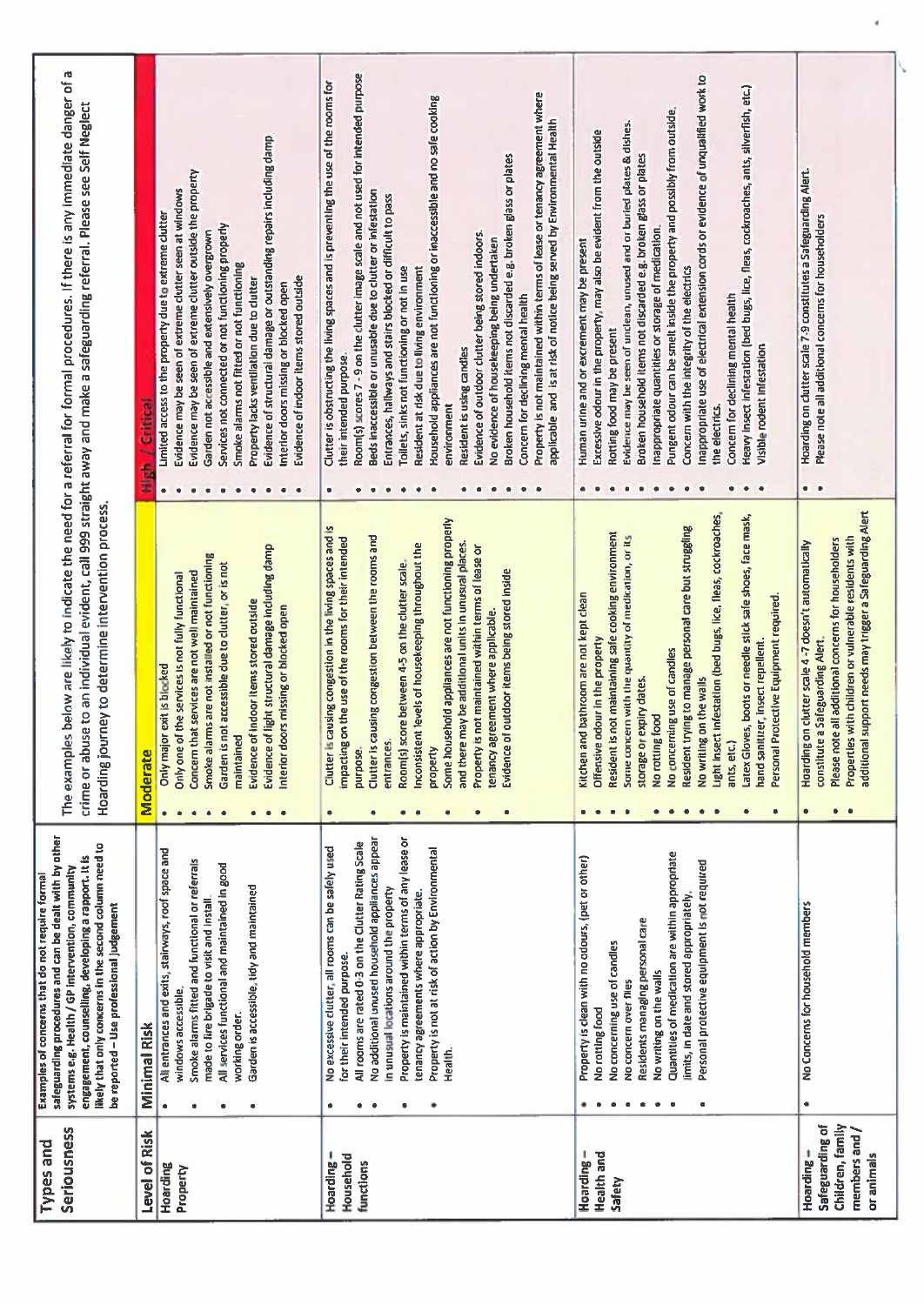| Self-Neglect          | Person is accepting support and services                                                                                                                                                                                                                                                        | Access to support services is limited                                                                                                                                                    |                                                                                       |
|-----------------------|-------------------------------------------------------------------------------------------------------------------------------------------------------------------------------------------------------------------------------------------------------------------------------------------------|------------------------------------------------------------------------------------------------------------------------------------------------------------------------------------------|---------------------------------------------------------------------------------------|
|                       |                                                                                                                                                                                                                                                                                                 |                                                                                                                                                                                          | The person refuses to engage with necessary services                                  |
|                       | Health care is being addressed                                                                                                                                                                                                                                                                  | Health care and attendance at appointments is sporadic                                                                                                                                   | Health care is poor and there is deterioration in health                              |
|                       | Person is not losing weight                                                                                                                                                                                                                                                                     | Person is of low weight                                                                                                                                                                  | Weight is reducing                                                                    |
|                       | Person accessing services to improve wellbeing                                                                                                                                                                                                                                                  | Persons wellbeing is partially affected                                                                                                                                                  | Wellbeing is affected on a daily basis                                                |
|                       | There are no carer issues                                                                                                                                                                                                                                                                       | Person has limited social interaction                                                                                                                                                    | Person is isolated from family and friends                                            |
|                       | Person has access to social and community                                                                                                                                                                                                                                                       | Carers are not present                                                                                                                                                                   | Care is prevented or refused                                                          |
|                       | activities                                                                                                                                                                                                                                                                                      | Person has limited access to social or community activities                                                                                                                              | The person does not engage with social or community activities                        |
|                       | Person is able to contribute to daily living activities                                                                                                                                                                                                                                         | Persons ability to contribute toward daily living activities                                                                                                                             | The person does not manage daily living activities                                    |
|                       | Personal hygiene is good                                                                                                                                                                                                                                                                        | is affecter                                                                                                                                                                              | Hygiene is poor and causing skin problems                                             |
|                       |                                                                                                                                                                                                                                                                                                 | Personal hygiene is becoming an issue                                                                                                                                                    | Aids and adaptations refused or not accessed                                          |
| <b>RESPONSIBILITY</b> | and develop / repair relationships, access to health care<br>getting the person to engage with community activities<br>rapport, supporting the person to address concerns,<br>and counselling, improve wellbeing - Preventative<br>All workers to engage with the person, develop a<br>measures | Workers to follow the process below and use resources in the<br>toolkit. Consult with Local Authority for advice and guidance.<br>Inform Social Worker or Nurse if involved with person. | Referral to Social Services to follow process below and use resources in the toollift |

## Self Neglect and Hoarding - A Journey of Support

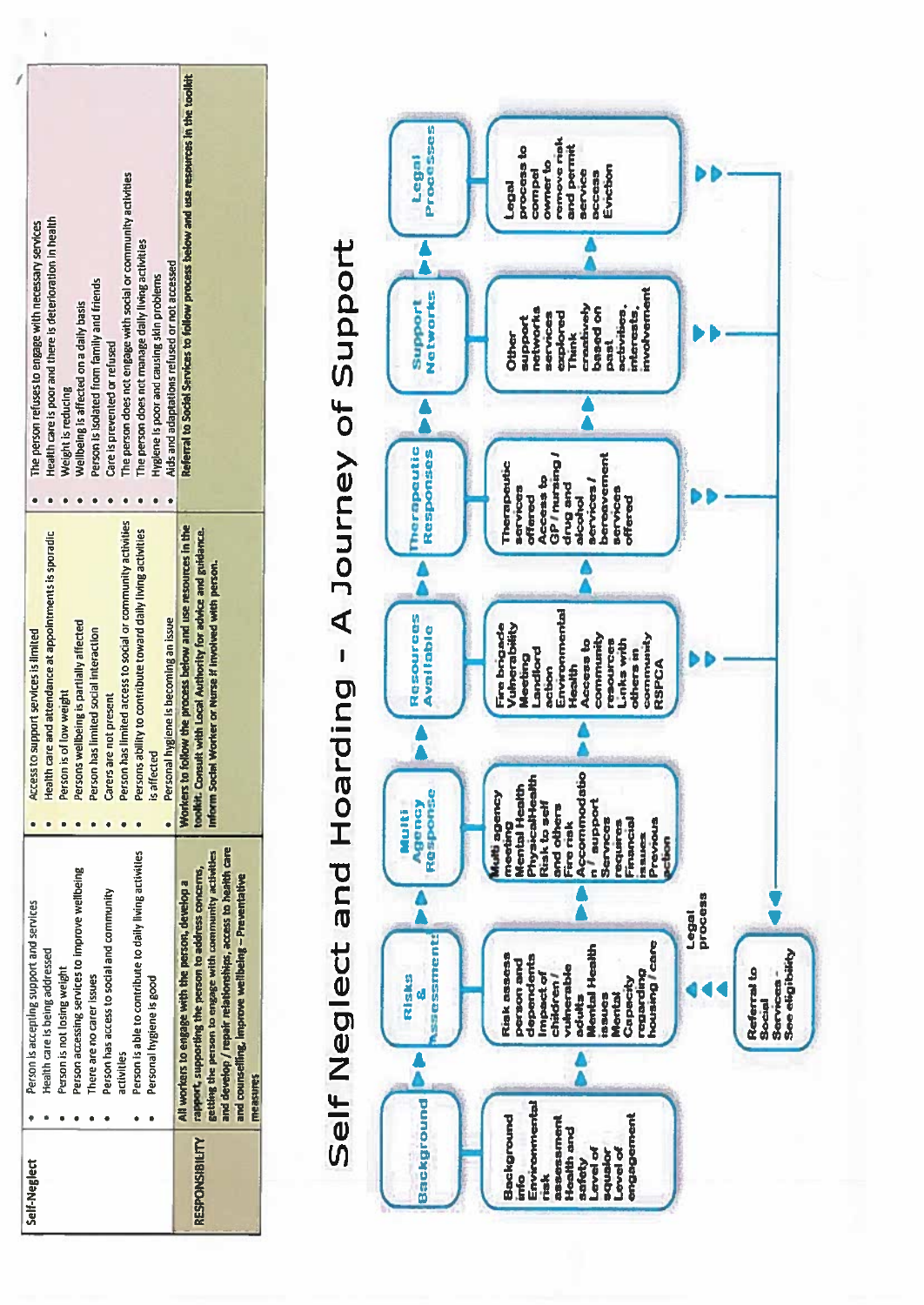| STAGE 1 (Raise a Safeguarding Alert with Local Authority and seek advice / guidance) | Is there a potential risk to others? (Consider safeguarding adults who may have care / support needs and children)<br>le decision making?                                                                                                                                                   | Insight, access to person,<br>Other info to consider:<br>support networks<br>Record that you have assessed risks to others<br>and safeguarding issues.<br>Move on to stage 2<br>$\frac{1}{2}$ | outcome<br>$t$ aken<br>Action<br>to be<br>report<br>to?<br><b>Who</b><br>you<br>$\ddot{\vec{v}}$ |                                          | Is a multi-agency meeting required? Are there a number of capacity assessments that may require particular expertise, or issues / risks / tasks that require | Move on to next<br>question<br>ၟႍ<br>Record action taken<br>YES                                       | Please list each financial, sare, treatment, safeguarding, housing eta decision assessed and state if the<br>person is not coppointed. Do MCA assessment, consult, get advocate, make best interest decision.<br>Does the person lack capacity with regard to:                          |                                                                                                                                                                                                                 |
|--------------------------------------------------------------------------------------|---------------------------------------------------------------------------------------------------------------------------------------------------------------------------------------------------------------------------------------------------------------------------------------------|-----------------------------------------------------------------------------------------------------------------------------------------------------------------------------------------------|--------------------------------------------------------------------------------------------------|------------------------------------------|--------------------------------------------------------------------------------------------------------------------------------------------------------------|-------------------------------------------------------------------------------------------------------|-----------------------------------------------------------------------------------------------------------------------------------------------------------------------------------------------------------------------------------------------------------------------------------------|-----------------------------------------------------------------------------------------------------------------------------------------------------------------------------------------------------------------|
|                                                                                      | is there a potential public health risk as a result of vermin / files / other?<br>Is there potential coercion / harassment affecting the<br>Is there a potential risk from others?<br>Is there potential risk to animals?<br>Is there a potential fire risk?<br>Is there a potential crime? | Inform the person that you must report :<br>to environmental health<br>safeguarding issues,<br>to the fire service,<br>to RSPCA<br>to police<br>other                                         | Provide reasons and document discussion<br>Move on to stage 2<br>below.                          |                                          |                                                                                                                                                              | Does the person have Mental Health problems that may require<br>a referral to the Mental Health Team? | Please list each financial, care, treatment, safeguarding, housing eta decision<br>assessed and state whether the person is capacitated(Use MCA assessment).<br>Record information, advice, guidance given, get the person to sign and<br>Does the person have capacity with regard to: | decisions with regard to bill paying. X receives x benefits to cover payments. Payment not made. Supported to access Citizens Advice and<br>Paying bills - X has capacity to make<br>For example:<br>$\ddot{ }$ |
|                                                                                      |                                                                                                                                                                                                                                                                                             | УËS                                                                                                                                                                                           | discussed<br>Date                                                                                | <b>STAGE 2</b><br>discussion<br>Document | sharing?                                                                                                                                                     |                                                                                                       | continue monitoring.                                                                                                                                                                                                                                                                    | Finance                                                                                                                                                                                                         |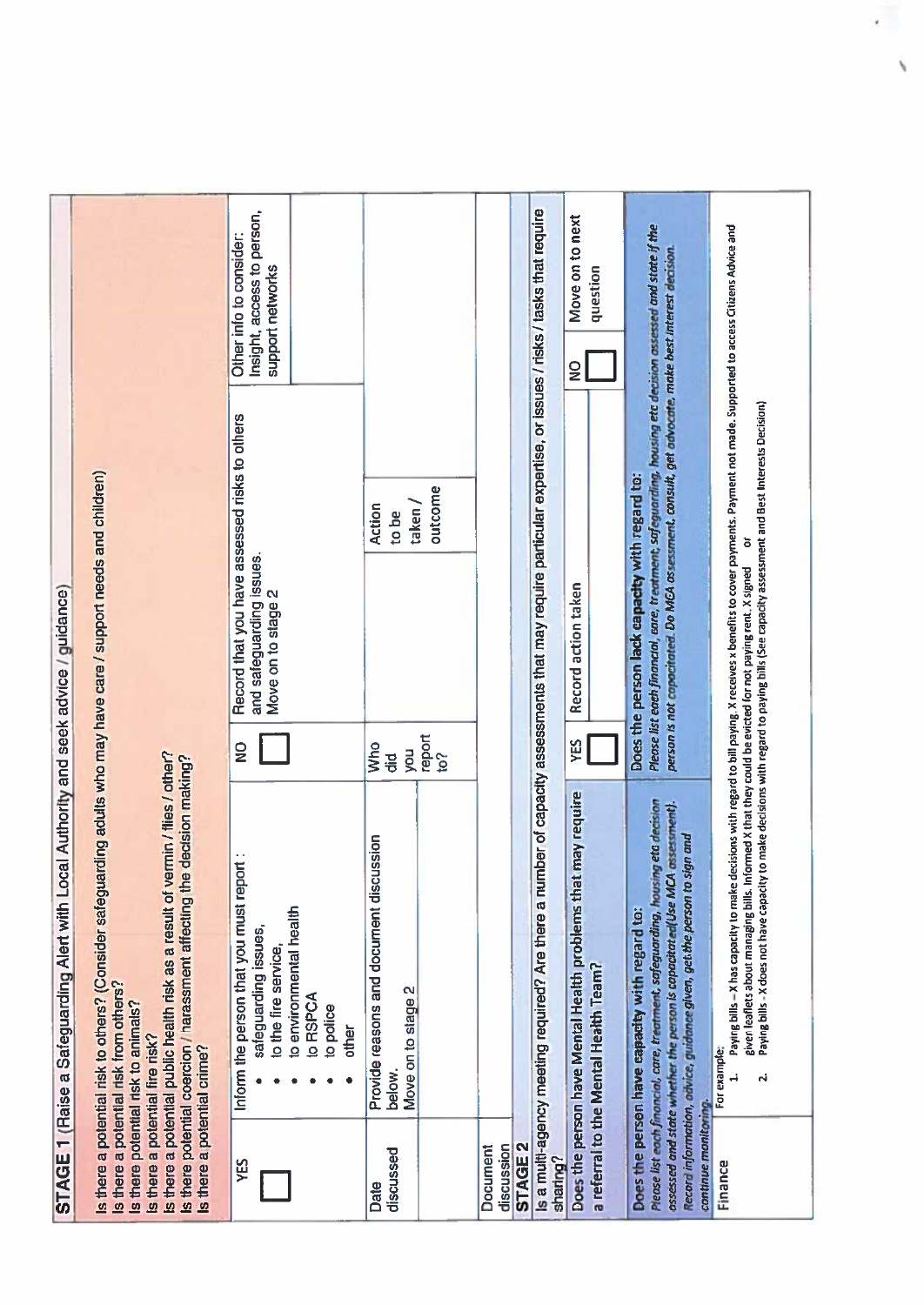| Finance                 |                                                                                                                                                                                                                                                                                                                                                                                                                                                                                                                                                         |
|-------------------------|---------------------------------------------------------------------------------------------------------------------------------------------------------------------------------------------------------------------------------------------------------------------------------------------------------------------------------------------------------------------------------------------------------------------------------------------------------------------------------------------------------------------------------------------------------|
| Personal<br>hygiene     |                                                                                                                                                                                                                                                                                                                                                                                                                                                                                                                                                         |
| provision<br>Care       |                                                                                                                                                                                                                                                                                                                                                                                                                                                                                                                                                         |
| treatment<br>Medical    |                                                                                                                                                                                                                                                                                                                                                                                                                                                                                                                                                         |
| Safeguarding            |                                                                                                                                                                                                                                                                                                                                                                                                                                                                                                                                                         |
| Housing                 |                                                                                                                                                                                                                                                                                                                                                                                                                                                                                                                                                         |
| Adaptations<br>Aids &   |                                                                                                                                                                                                                                                                                                                                                                                                                                                                                                                                                         |
| technology<br>Assistive |                                                                                                                                                                                                                                                                                                                                                                                                                                                                                                                                                         |
| Other                   |                                                                                                                                                                                                                                                                                                                                                                                                                                                                                                                                                         |
|                         | the person who needs consent to provide the care, treatment or service mustumdertake a capacity<br>treatment service, unless there may be a crime, risks to others or they are being coerced / harassed into making that decision. If you consider the<br>NOTE: If a person has capacity to make an autonomous decision, even if it appears unwise, then you do not have their consent to provide, care,<br>assessment (MCA) and make a best interest decision that is the least restrictive option.<br>person to lack capacity to make a decision then |